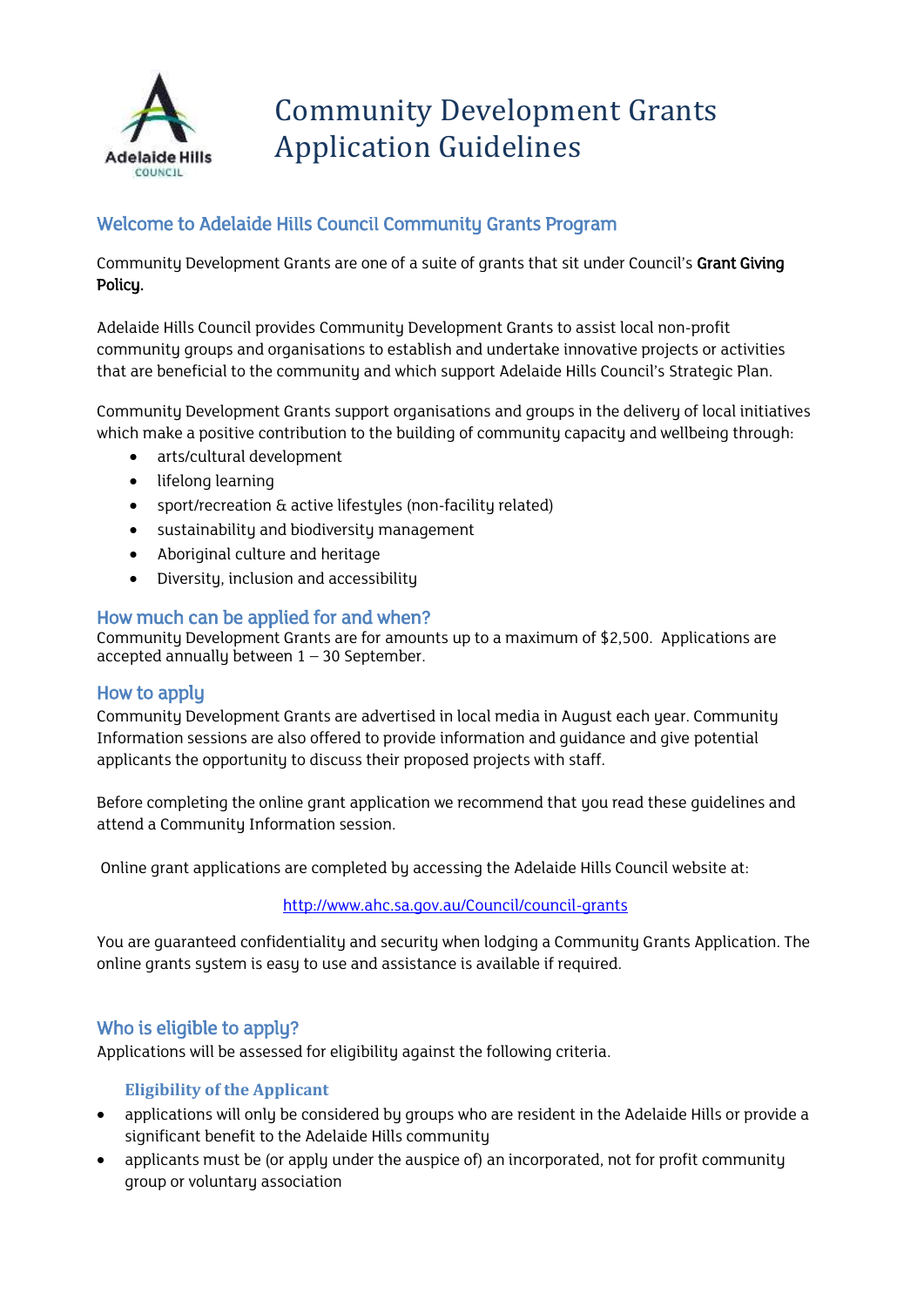- applicants must not have received a Community Development Grant in the previous year's grant round (groups may only receive grant funding once every two years (biennially)
- applications from religious institutions will not be considered unless there is clear, far reaching community benefit from the project proposed
- applications will not be considered if the applicant has an outstanding debt owing to Council (excluding community loans were terms and conditions are being met) or an outstanding grant acquittal from a previous funding round
- applicants must be able to demonstrate financial viability and the capacity to manage and acquit the funding grant if successful

# What makes a project ineligible for funding?

Grant funding will not be provided for:

- commercial or political activities
- religious activities
- the employment of staff
- the production of Business Plans/Feasibility Studies
- services or costs that are the funding responsibility of either the State or Federal Government
- the reimbursement of funds already spent prior to receiving approval (applicants cannot seek funds retrospectively )
- proposals that will lead to a dependence on Council funds (ongoing operational expenses such as Public Liability Insurance)
- fundraising or general sponsorship
- improvement to a Council owned asset or which result in work or procurement that should be undertaken as part of Councils ordinary business

# Applicant Details

In addition to the name, address and contact details for your organisation you are also required to provide:

- your Incorporated Association (IA) number or Australian Company Number (ACN) that confirms that your group is an incorporated body
- details of your GST status and your Australian Business Number (ABN)
- the bank account details that you wish the grant to be paid into should your application be successful

# Sponsoring Organisation

Groups that are not incorporated are still eligible to apply provided applications are made through an appropriate incorporated body that is willing to sponsor the project.

The sponsoring body will need to provide their incorporation number, ABN and bank account details. It is this organisation that the grant payment will be made to.

# The Project

In this section of the Application you will be required to address the following:

# Project Title

A short descriptive title of your project

#### Project time frame

Provide the project start and end dates

#### Project Description

In providing details of the proposed project describe your project as clearly as possible so that the selection panel has a good understanding of what you hope to achieve.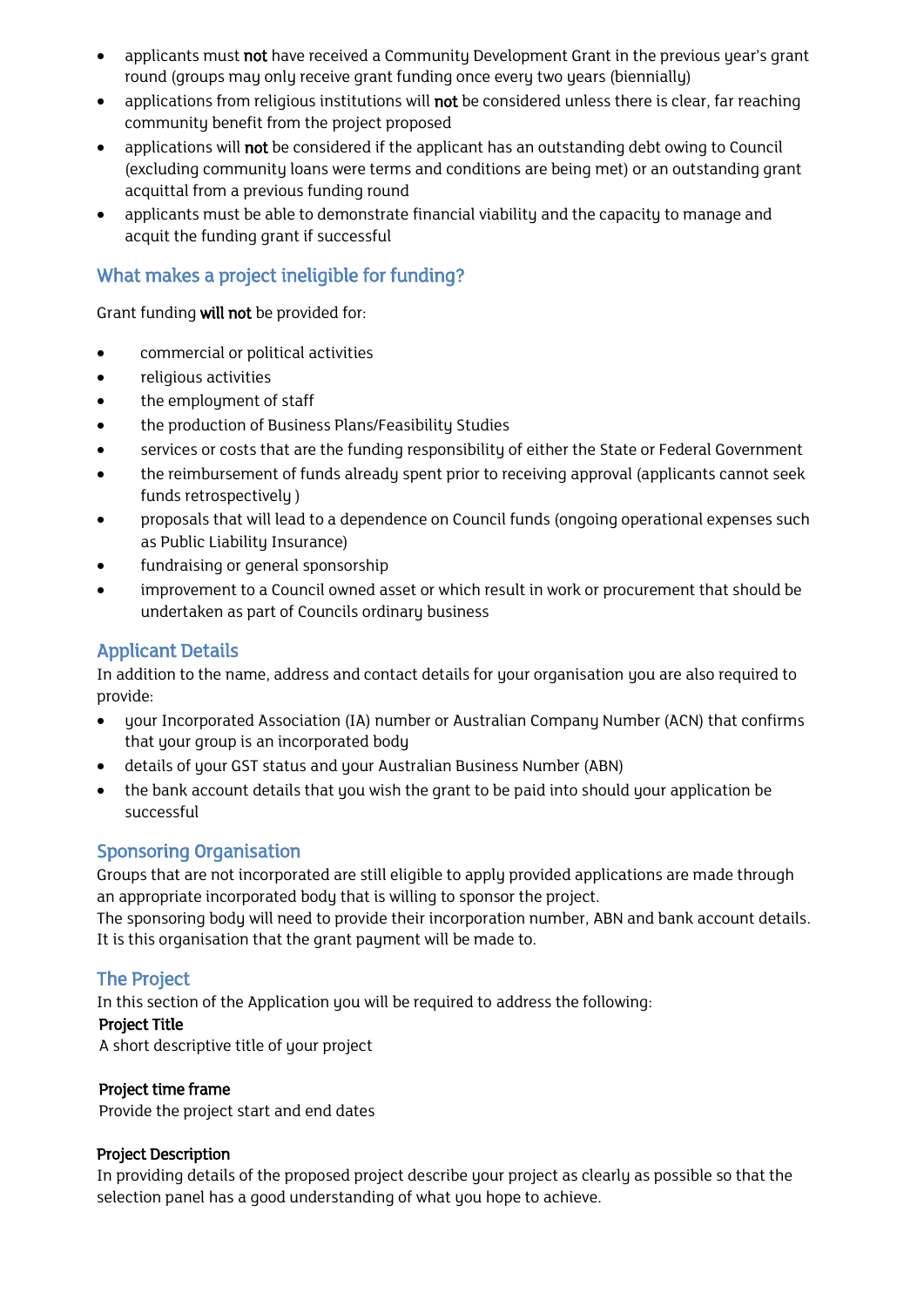Please include the "who, what, where and whu" of your project.

#### What will the grant funds be used for?

Provide a brief summary of how the funds will be spent.

#### Who will benefit from the project?

Describe how the Adelaide Hills community will benefit from the project. This is a very important part of your application and necessary for its success. If your project is wholly or partly outside of the Adelaide Hills area then your application will need to clearly demonstrate strong links and benefits to the Adelaide Hills community.

## What are the expected outcomes of the project?

Briefly describe the outcomes that you hope to achieve by undertaking your project.

#### How will you know if these outcomes have been achieved?

Briefly describe how you will measure the success of your project.

#### Provide evidence of community support for the project

Here you have the opportunity to demonstrate community support for your project. If you have a letter of support or other written evidence you can upload it here.

#### Partnerships and collaboration

List any other organisations that you will be working collaboratively or in partnership with and how you will be working together.

## Does your project involve undertaking work or altering property that may require approval from a land or property owner?

# If you answered yes to this question is your building owned by Adelaide Hills Council?

Being awarded a grant does not imply that Council has given permission for works to be undertaken. All planning approval processes must be undertaken by the organization before any works can be carried out on any Council property. While a grant may be awarded prior to planning approval or lease condition requirements being met, works cannot be undertaken until all of the normal approvals have been acquired and it is the sole responsibility of the applying organization to ensure that all lease conditions are met.

# Priority Projects

Preference will be given to:

- projects that demonstrate community collaboration and partnership
- projects that will benefit a wide range of people in the community
- projects that widen the range of activities available in the community and facilitate diversity and inclusion
- applications that can demonstrate that the activity or project will be ongoing in nature
- projects that build community capacity and resilience
- applications that reflect strategic objectives as outlined in Council's Strategic Plan
- projects that involve a level of contribution, financial and/or in kind from the applicant
- projects that support biodiversity management

# Project Budget

In this section you are required to:

# Indicate if your project could succeed if only partial funding is granted.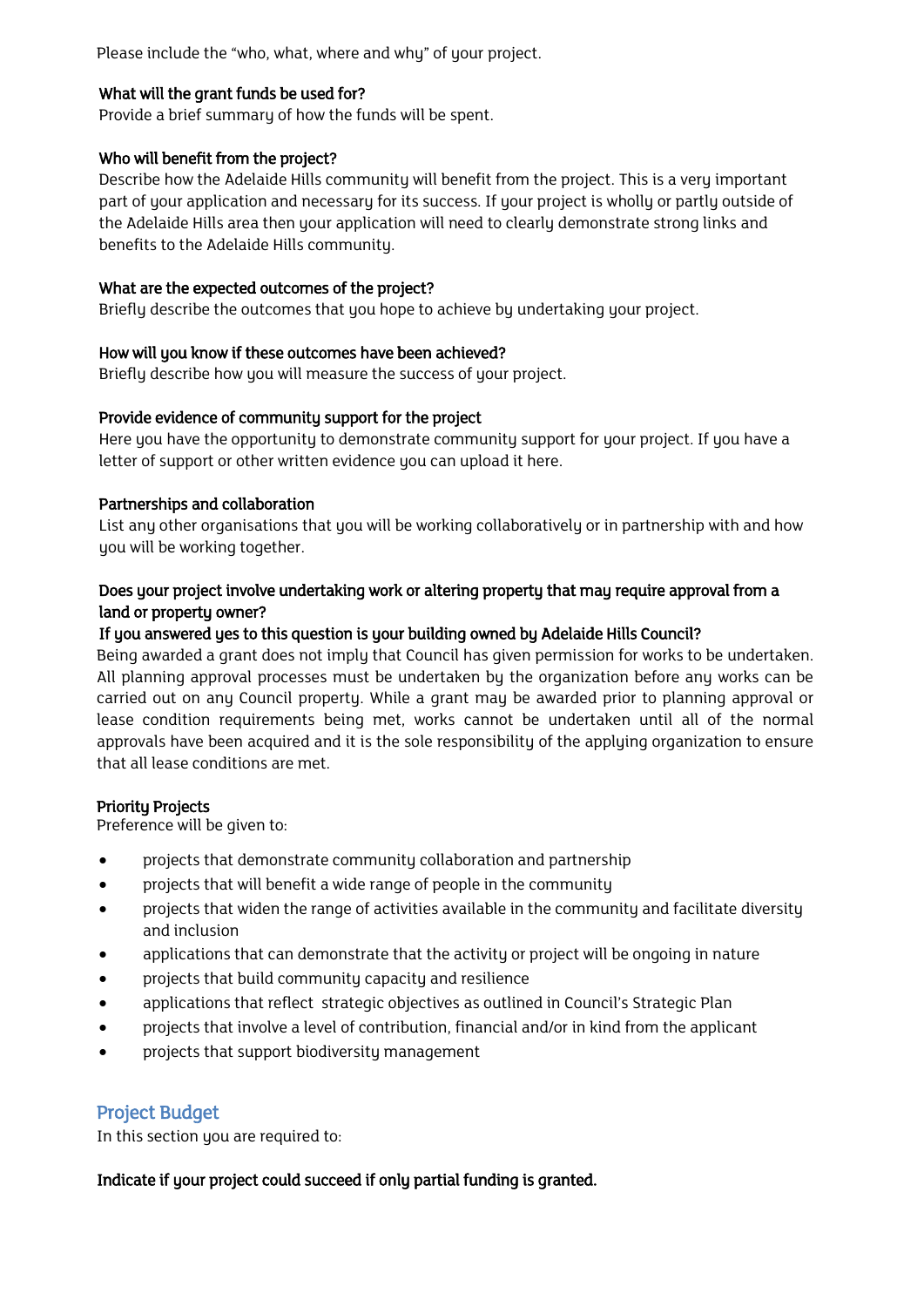Council often receives applications that exceed available funds and the Assessment Panel may elect to part fund projects in order to extend the level of support.

#### Provide a detailed income and expenditure budget for the project

This is an essential element of your application. Failure to provide appropriate detail of income and expenditure may impact on your applications chance of success. Expenditure amounts must be verified by a quote or another form of evidence.

#### Example Budget

| <b>INCOME</b>             | CONFIRMED   | <b>INCOME</b> | EXPENDITURE           | EXPENDITURE   |
|---------------------------|-------------|---------------|-----------------------|---------------|
|                           | FUNDING?    | <b>AMOUNT</b> |                       | <b>AMOUNT</b> |
| Community Grant           | unconfirmed | \$1750        | Purchase of stove     | \$1600        |
| <b>Group Contribution</b> | confirmed   | \$500         | Installation of stove | \$650         |
|                           | TOTAL       | \$2250        | <b>TOTAL</b>          | \$2250        |

In this instance you would need to include a copy of a quote for the stove that you wish to purchase and a copy of a quote from the tradesperson completing the installation to verify your planned expenditure.

#### Financial Statement

In this section you are also required to provide a copy of your last annual Financial Statement. This shows us that your group is viable, is able to meet any contribution indicated in the budget and has the capacity to manage the grant funds if your application is successful.

# Declaration and Agreement to the Conditions of the grant

The applicant is required to agree to the Conditions of the Grant and declare that:

- The individual/s completing the application have the organisations authority to do so
- All information provided is true and correct
- Should this application be approved the organisation agrees to the conditions of the grant in accordance with Councils accountability and reporting requirements

# Acknowledgement of Funding

Adelaide Hills Council requires acknowledgement of its support for any project or activity funded under the Community Grants Program. This should include one or a combination of the following:

- Acknowledgement of the Council's support on all printed materials related to the project or program; or
- Opportunities for a representative of the Adelaide Hills Council to speak at key activities; or
- Inclusion of sponsor messages in any program or project related publicity

# Council Name and Logo Use

The Adelaide Hills Council name, logo and brand is subject to strict guidelines and requirements for use. Please get in touch with a member of Council's Communications team as soon as possible if you wish to use the Council name or logo in promotional materials. You must not distribute or launch any physical or digital materials containing Council's name or logo without prior permission from Council's Communications Team: call 8408 0400 or email comms@ahc.sa.gov.au.

# Financial reporting and project evaluation

The Acquittal Statement verifies that the grant funding has been utilized in accordance with the Project Budget provided in the Application Form.

An Acquittal Statement and Evaluation Form are required to be completed upon finalisation of the project or within 12 months of receipt of funding.